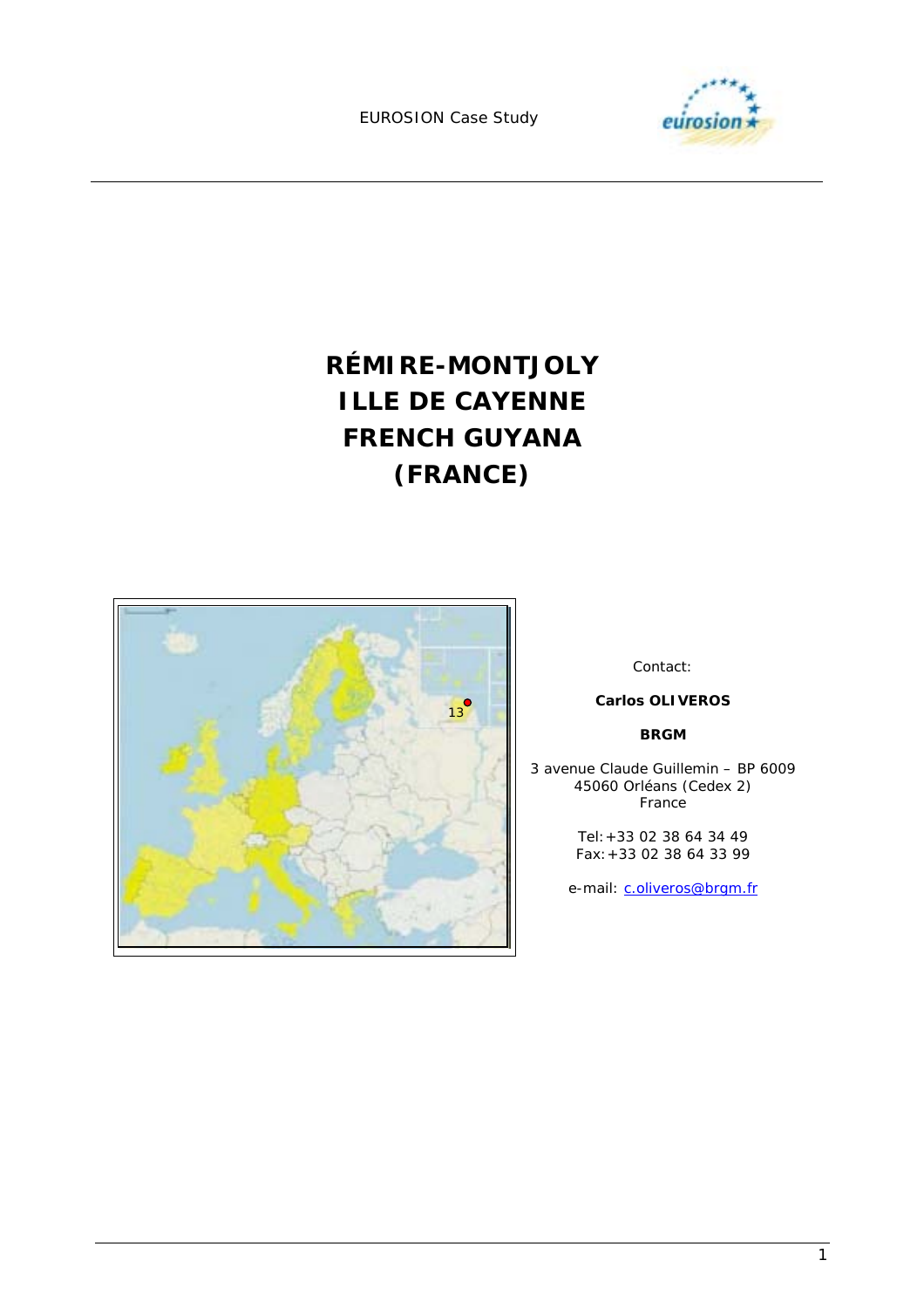

# **1. GENERAL DESCRIPTION OF THE AREA**

Because of its geographical position, Guiana is under the influence of the inter-tropical convergence zone (ICZ), which moves its latitude depending on the season of the year between the tropic of Cancer and the equator. It is not affected by cyclone phenomena, but it can suffer heavy swell caused by cyclone trajectories passing 1000km from the coasts of the department. Wind speeds on the Ile-de-Cayenne remain rather moderate: an annual average of less than 4m/s at Rochambeau (Matoury) reaching 20m/s, with a maximum instantaneous wind speed of 23m/s in February 1977.

The coastal fringe of the study sector, as well as the whole Guiana coast, is an area with a very active sedimentary dynamic, marked by the alternation of rapid phases of sedimentation and erosion linked to a drift towards the northwest, under the influence of the Guianas current, of a trail of silt coming from the Amazon arranged in the form of banks tens of kilometres long.

## **1.1 Physical processes**

The speed of movement of the banks of silt is of the order of between one and two kilometres per year. They are separated from one another by inter-bank spaces through which an intensive phase of coastal erosion is produced, manifested in the destruction of muddy areas of foreshore colonised by mangroves and then a direct attack by the sea on the strips of sandy beach situated behind them. The result is a coast with a changing appearance, periodically subject to progradation and natural regression to which man is limited to adapting himself. These advances and retreats amount to several hundred metres.

### **1.1.1. Coastal type**

The coast of the Ile-de-Cayenne, the only rocky outcrop of an ancient shelf along 2000km between the Amazon and Orinoco deltas, varies in nature and morphology. Its exposure to the currents, of which the main one is the Guiana current, to swell and to the tides, as well as the periodic movement of silt banks originating from the Amazon, make this coast one of unceasing evolution, which is sometimes very rapid.

On the Rémire coast, behind the banks of silt, (away from the rocky stretches of coast) a set of sandy strips is found marking the different variations in sea level throughout the Holocene period. The current strip (the one nearest to the sea) is witness to the most recent incursion by the sea and represents the furthest advance of the sea in the current conditions of sedimentation and sea level. This is the limit of the spring tide High Water Mark (HWM) which has been defined as being the "coastline" in the PPR project Coastal Risks on the Ilede-Cayenne (report BRGM 2001 n° RP-50475-FR).

The coast is made up of a succession of low sandy stretches (when the mud and the mangroves are absent) and rocky cliffs (insular shelf, magma rocks…). In the estuaries, the rivers are always edged by mangroves.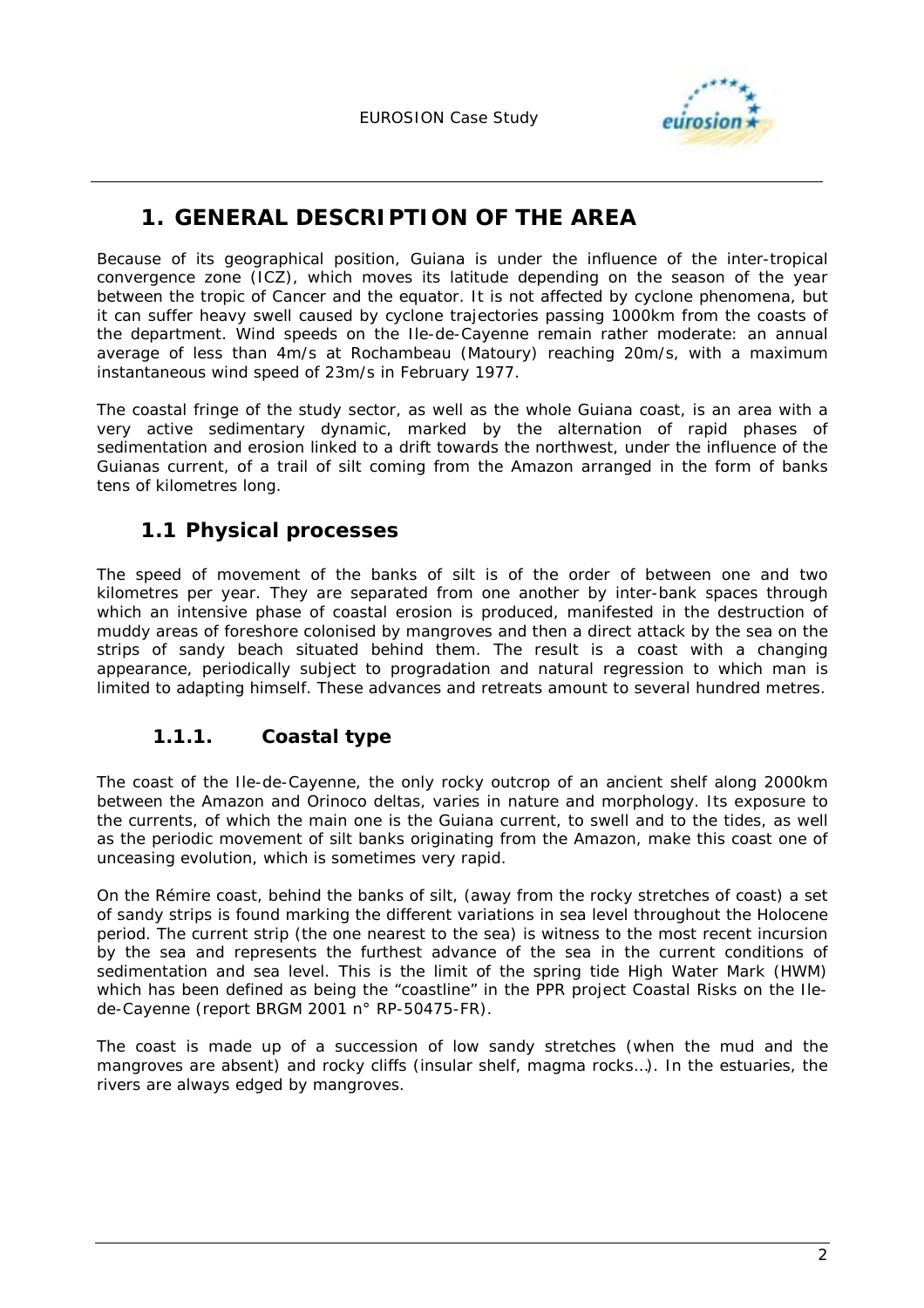

### **1.1.2 Geology and morphology**

### **Sandy coasts**

The sandy coasts lie between rocky outcrops from St-François Point to the southern edge of the Mahury. They are all sensitive to sea erosion, but they develop differently depending on their position, their size and their morphology:

- > The largest beaches (> 1km), Montabo Cove (1.6km), Bourda-Montjoly Cove (3.5km), Rémire Cove – Gosselin beach (about 3km), are made up of a succession of strips of sand and depressions that lie a long the coast, becoming older as they go further away from the current shoreline and corresponding to ancient shorelines (sometimes as far as 300m from the current shore). Four of these structures can be seen.
- > The small beaches ( < 1km: Mahury coast) have a simpler structure with smaller volumes sometimes resting directly on the rock platform. These beaches are very sensitive to erosion, as they do not have a large stock of material. In some cases, there is a steep bank behind the beach and this is also susceptible to erosion.

### **Rocky coasts**

The rocky coasts correspond to the relief of the platform (age paleoproterozoic, -2200 to – 2150 million years). From west to east, they are the coastal part of Cayenne, the Montabo, Montjoyeux and Bourda hills (all formed from high grade metamorphic rock), then Montravel and the large Mahury massif (dioritic magma rock). The relief of these hard rocks is varied, with rounded or slightly raised platform shapes (less than 10 metres), while some hills show steep escarpments in cliff areas.

These rocky coasts, unique on the South American coast between the Amazon and the Orinoco, form the anchorage points to which the low, sandy coasts of the Ile-de-Cayenne are attached.

#### **The coasts with blocks and cones of fallen rock**

A peculiarity of certain parts of the Montravel coast and above all Mahury, is that they are made up of large rounded blocks, piled one on top of the other to depths that are apparently large but unknown. The exact origin of these accumulations has not been precisely established, although their morphology on the ground (eastern and southern slopes of Mont Mahury) evokes vast cones of rubble put in place during periods of meteoric climatic disturbance and ancient erosion of the reliefs involved, probably during the Quaternary glacial periods. This type of coast can in certain cases be destabilised by the action of swell and currents, which can loosen some of the blocks, especially those smaller than  $1m^3$  in size.

#### **The swampy coasts**

The sections of the coastal strip of the Ile-de-Cayenne that are currently made up of low, swampy coast are almost entirely situated in estuary areas and, because of this, under a particular, regular dynamic, less aggressive than the marine dynamic (flood and ebb tide currents of up to 1.25m/s). Locally, the presence of small strips of sand of continental origin can contribute towards overall stabilisation. It remains like this unless: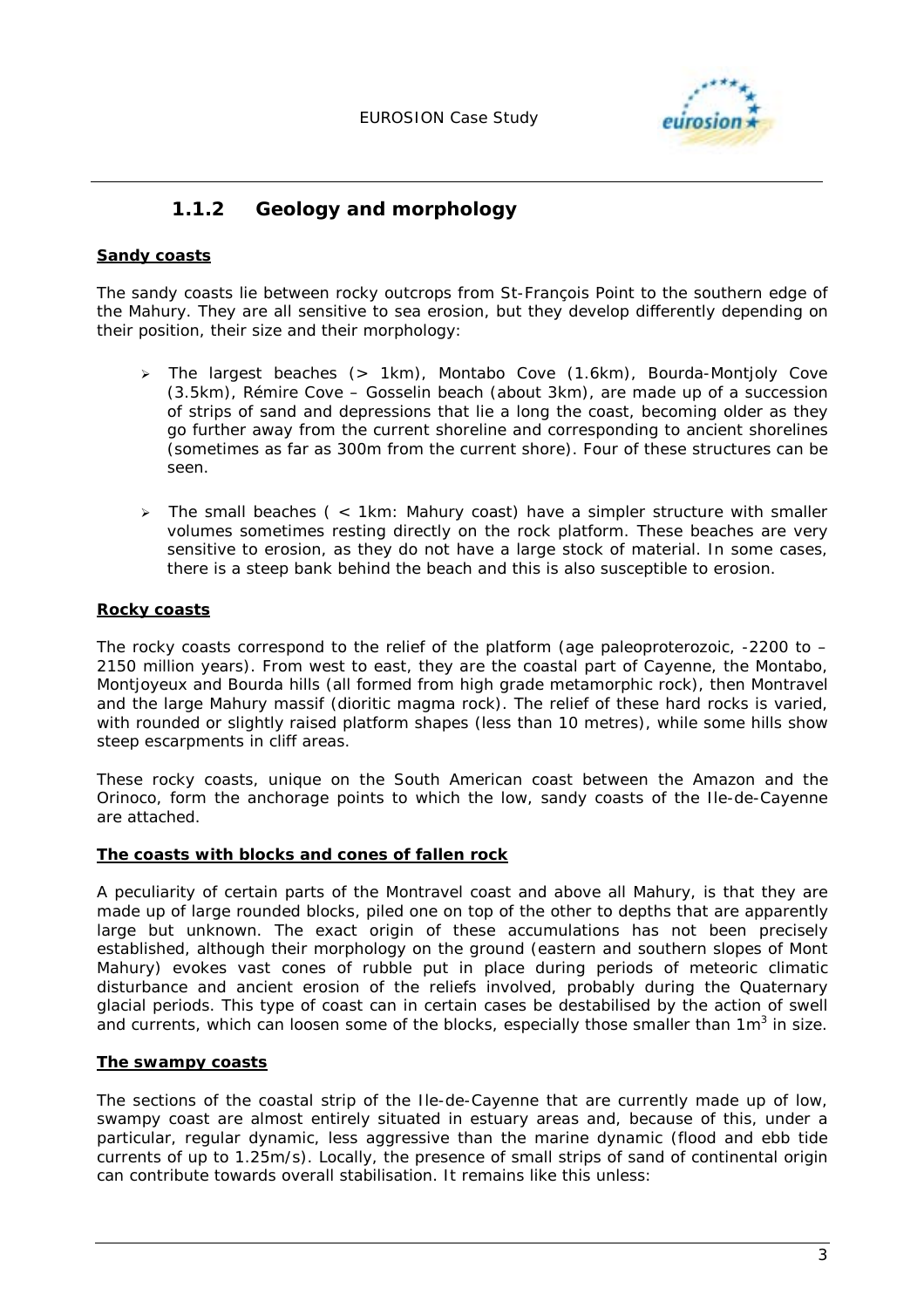### EUROSION Case Study



- > Certain parts of the marshy coasts of estuaries may be exposed to the effects of swell, notably between the Crique Fouillée canal and the port of Larivot on the Cayenne River and between Mahury Point and Dégrad des Cannes on the Mahury.
- > During the last few years a net regression of the mangroves has been observed in these very sectors, accentuated by the various developments that has been carried out on and around the shore.
- $\geq$  The mangrove on the left bank of the Mahury downstream of the port of Dégrad des Cannes has been almost entirely destroyed, giving way to a sandy shore.



*Fig. 1: View of Anse de Rémire, from Mahury Mount.* 

### **1.1.3 Physical processes**

The morphology and nature of the large strips behind the main beaches make them sensitive to coastal phenomena. In natural conditions, these areas can be considered to be stabilised beyond the second strip, but they are currently considerably modified by development (deforestation, roads, construction, concreting, drainage, watercourses) and therefore made fragile by the occupation and activity of humans.

The dynamic of the current sandy beach formations is not well known. The finer sand is the more mobile it is. The detailed granulometry of these formations is not known (fine and medium dominant). While it is probable that contributions from the land are small (weak local river dynamic) and moreover reduced by urbanisation and recent developments, it can be stated that, in the short term, at least on the longer beaches (> 1km) the overall stock of material is maintained and there is currently a transfer of sediment (observed in 2000) from the western part (under erosion) to the eastern part (under expansion) of these beaches. In the two cases in the diagram, the sand lies on clay, which can in its turn be exposed and eroded. This is the case with the Bourda sector on Montjoly beach.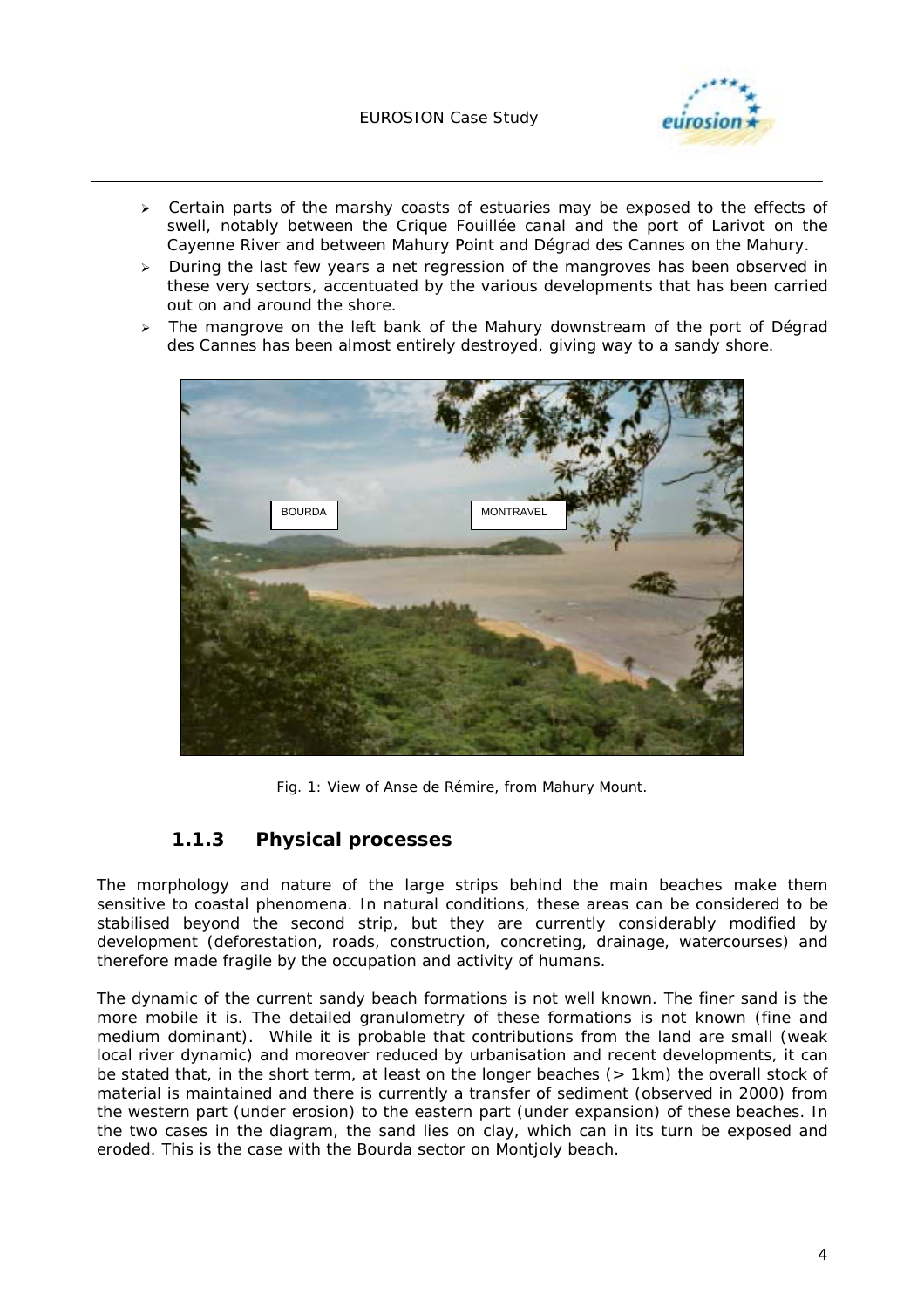

### **Transport agents**

The local factors in the coastal dynamic are particularly complex and currently remain very little studied and little known. They are linked to overall regional hydrodynamics and vary depending on the phases of installation, development, then destruction and disappearance of the bank of silt until its eventual absence before the arrival of the next bank.

These hydrodynamic agents are:

- > The currents, of which the greatest is the Guiana current, an extension of the north Brazilian current, with a SSE-NNW direction, an intensity of 1 to 5 knots, a greater intensity during the first quarter of each year, and which partially turns back on itself along Guiana to feed the north equatorial counter-current during the second half of the year. This coastal flow is largely fed by waters of Amazonian origin. There is no precise diagram of circulation along the continental shelf, but alternating currents appear near the coast, opposite to the surface currents, as well as offshore currents during the ebb tide.
- $\blacktriangleright$  **The impact of the local rivers** (Mahury and Cayenne River), especially concerning the morphology of estuaries, where river and sea waves meet. During spring tides, deposited elements go into suspension and then are deposited during the neap tide period.
- > The swell, whose regime is little studied, going from northeast to east, with an amplitude of between 2 and 2.5m on depths of 10m and of 0.5 and 0.7m near the shore. North/northeast swells become dominant from December to February, particularly in January.
- > The tide, of twice daily type, with a tidal range of 2.90m (spring tide) to 0.80m (neap tide), which generates a transversal flow with respect to the continental shelf with maximum intensity near the coasts or around river mouths and estuaries, where it plays an important role in configuration, with reversals of flow able to generate a 10m difference in the depth of silt at the meeting point between sea and river water. At the tide gauge at Dégrad des Cannes, the level can reach 3.50 to 3.60m due to the large spring tides.

### **Sediment transport**

The migration towards the northwest of the banks of silt coming from the Amazon, in the heart of the great atmospheric and oceanic circulation systems of the tropical Atlantic, is a regional phenomenon described, on the scale of the Guiana coast, in various studies (Gibbs, 1976, Eisma 1971) and synthesised in a review of knowledge of the coastal area of French Guiana (Frouin, with the co-operation of Pujos and Watremez, 1997).

It concerns three spatial scales, with the overall movement of material (macrosystem), the movement of the banks and inter-banks (mesosystem) and the movements of the inter-tidal coastal mud towards the open sea (Pujos et al, 1989). The banks form oblique extensions of the shore and can reach tens of kilometres in size and several metres in thickness. Their movement is irregular (a few hundred metres to 1-2km per year) and more active from January to May than from June to December according to the intensity of the Guiana current.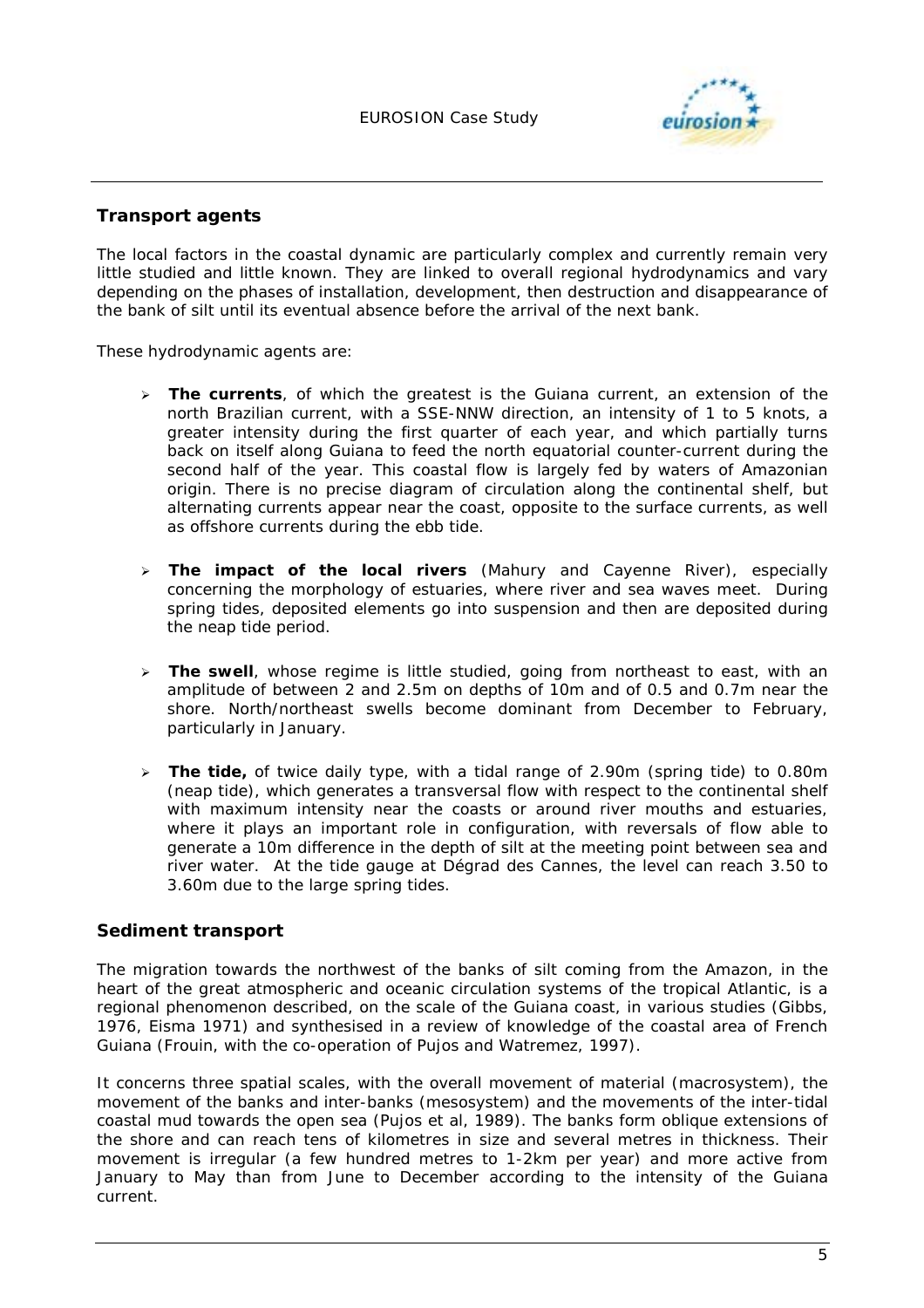

The processes of silting and de-silting are governed by internal factors (mineralogical and physico-chemical properties of the sediments) and external factors (tides, swell, currents, salinity), changing over periods of several years (more than ten – 18-30 years according to various authors), but irregular and unstable. This is one of the main causes of the phases of erosion and sedimentation (also changing over several years) and therefore of the development of the coast of the Ile-de-Cayenne.

The transport of sandy sediment has not been specifically studied in the case of the Ile-de-Cayenne. It is certain that there is contribution from the River Mahury because the sand there is exploited by dredging upstream of Dégrad des Cannes and the stock seems to be partly renewed. In the same way, dredging the commercial port access channel moves a quantity of sandy silt that is hardly negligible. This contribution could be the origin of the stock of sand that can be seen on the coast south and east of Mahury, from where some may be moved by the currents towards Rémire Cove. The east-west movement between the coves that follow each rocky promontory has not been quantified, but seems to be weak or non-existent, at least for large particles.

## **1.2 Socio-economic aspects**

## **1.2.1 Population rate**

The study sector forms part of what is locally called the Ile-de-Cayenne, an area bordered in the east and the west by two estuaries and in the south by a canal (Crique Fouillée Canal). The Ile-de-Cayenne, made up of the three communities of Cayenne, Rémire-Montjoly and Matoury, forms by far the main economic and human pole of attraction in the département of French Guiana. At the last census in 1999, Cayenne had 50,594 inhabitants, Rémire-Montjoly 15,555 inhabitants and Matoury 18,032 inhabitants. Together this represents 54% of the population of the *département* (157,274 inhabitants in 1999).

The annual rate of population growth in the L'Ile-de-Cayenne was 3.4% between the 1990 and 1999 censuses. Moreover, l'Ile-de-Cayenne contains 69% of the establishments with more than 50 employees in the *département*.

| Community              | 1999   | 1990   | Annual rate of growth in the period<br>1990-99 |
|------------------------|--------|--------|------------------------------------------------|
| Cavenne                | 50 594 | 41 067 | $+2.4%$                                        |
| Matoury                | 18 032 | 10 152 | $+6.6%$                                        |
| <b>Rémire-Montjoly</b> | 15 555 | 11701  | $+3.2%$                                        |
| Ile-de-Cayenne (total) | 84 181 | 62 920 | $+3.4%$                                        |

|  |  |  | Table 1: Development of the population of L'Ile-de-Cayenne. |
|--|--|--|-------------------------------------------------------------|
|--|--|--|-------------------------------------------------------------|

### **1.2.2 Major functions of the coastal area**

The coast corresponding to this sector is essentially devoted to recreational and tourist uses. From the time when the beaches are "de-silted" (inter-bank period) and the mangrove has been destroyed, they show the required characteristics (sand, swell) for swimming or sporting uses (windsurfing, dinghies…). Around the Mahury mountain there are some precariously built houses on some small beaches occupied by Brazilian families living off traditional fishing.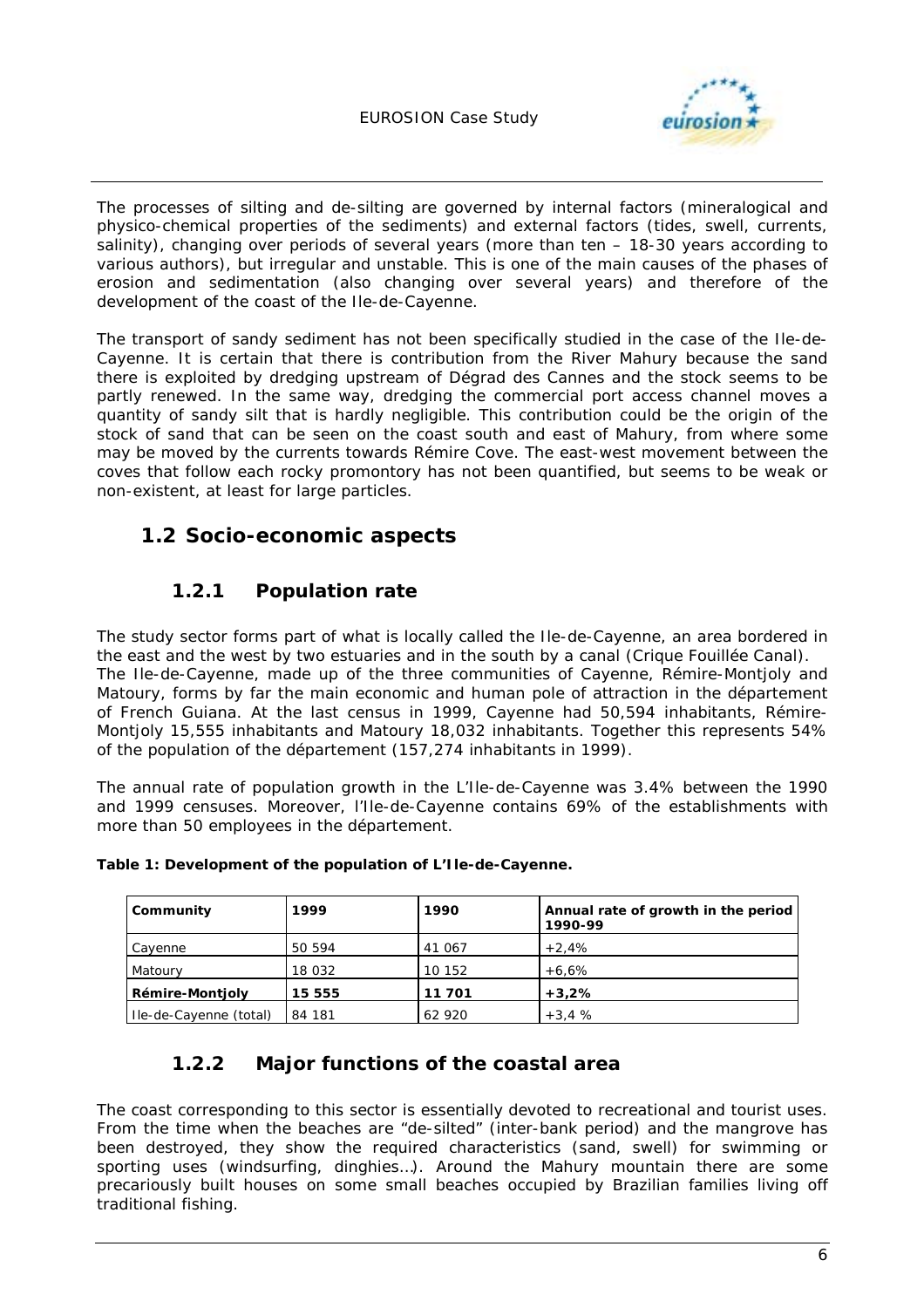

Above the beaches, the area behind them is strongly urbanised, with individual houses or estates. In the south (Rémire cove), there are facilities intended for the public situated above the beaches (restaurants) or on the beaches themselves (café-restaurants, sailing centre).

The estuaries, notably and above all that of the River Mahury in the southeast, have an important economic function, including the presence of fishing ports (River Cayenne) or commercial ports (River Mahury) sheltered at the back of the estuary. The navigability of the estuaries is a permanent concern for the maritime and port authorities. The sedimentary dynamic (silt, the development of silt banks, the silting of access channels to the ports), leads to maintenance of particular areas of the bottom in the channels and therefore to frequent dredging. Permanent access to the ports – the only links for supplies and exports must be ensured.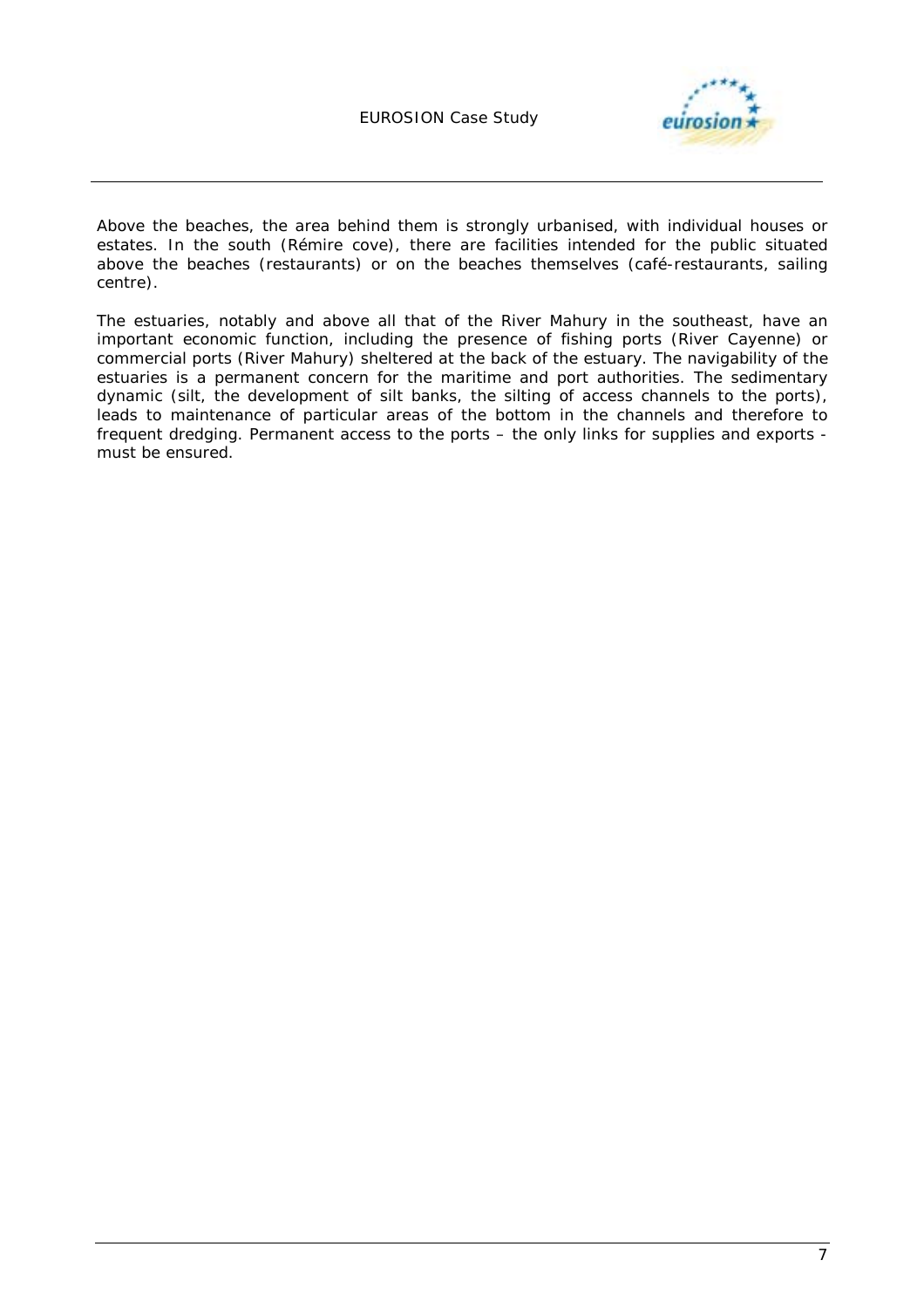

# **2. PROBLEMS OF EROSION**

The large beaches in the eastern part of L'Ile-de-Cayenne are all of considerable length – several kilometres – and they are all generally oriented towards the northeast sector, with a more or less pronounced concave shape. Bourda-Montjoly beach shows concave-convexconcave morphology, with the centre of the beach advanced towards the sea. The development of the coastline may be characterised by two main phenomena:

- $\blacktriangleright$  Development translated into a retreat, sometimes very fast, of the sandy limit of the supra-tidal zone, with destruction and loss of the first coastal strip and/or a lowering of the level of the beaches by sand loss or transfer. This is the case with Bourda beach (where several cadastral sections have disappeared) and the northwest part of Rémire cove.
- > An oscillation in the direction of sedimentary transport to the beaches, which leads both to an advance in the coastline at the eastern ends of beaches (retreat at the western end) and to a reverse development.

### **Montjoly beach – Anse de Bourda**

Bourda cove and Montjoly beach were subject to considerable development between 1945 and 1998:

- > At the southern end, an advance of 80m between 1945 and 1998.
- > In the centre, a maximum retreat of 50m between 1945 and 1968; a retreat of about forty metres between 1968 and 1998, relatively stable around 1987-92-98.
- $\blacktriangleright$  In the north (on almost a third of the length of the beach), extreme alternative developments: +150 m (1946-1968), -120 m (1968-1987), +60 m (1987-1992) and finally, between 1992 and 1998, a retreat of -100 m.

In 1968, the beach showed a peculiar and original morphology compared to the situations in 1945, 1987, 1992 and 1998: it was practically rectilinear between Montravel and Mont Bourda. In the other years, the northern and southern ends were more or less concave, although the central part was convex. The "oscillation" of the beach (advance of the coastline at one end of the beach and retreat at the other) is noticeable between one cartographical snapshot and another (between 1987 and 1992, then between 1992 and 1998). This phenomenon is characteristic of the sensitivity of the beach, oriented perfectly northeast, to the swell regime attacking it during a sufficiently long period before the date the aerial photographs were taken: a swell regime coming from the E-NE sector will have a tendency to cause sediment transport towards the west, and therefore an advance in the coastline at the western end of the beach; a N-NE regime will have a reverse effect.

One characteristic of this beach is the presence in its central area of a large depression occupied by the wetland of Montjoly Lake, cut from the sea by the current coastal strip. The waters of the lake flow into the sea through an opening in this strip. The stock of sediment naturally available for beach-strip exchanges is limited here.

The putting in place of two large series of rock piles at the northern end of the beach, which were started in 1998 as makeshift developments, has today led to the advance of enormous promontories in the sea. All the same, erosion does not stop happening on the beach, where an ancient strip (the second) is disappearing: with a tide level at 3.30m and a low level of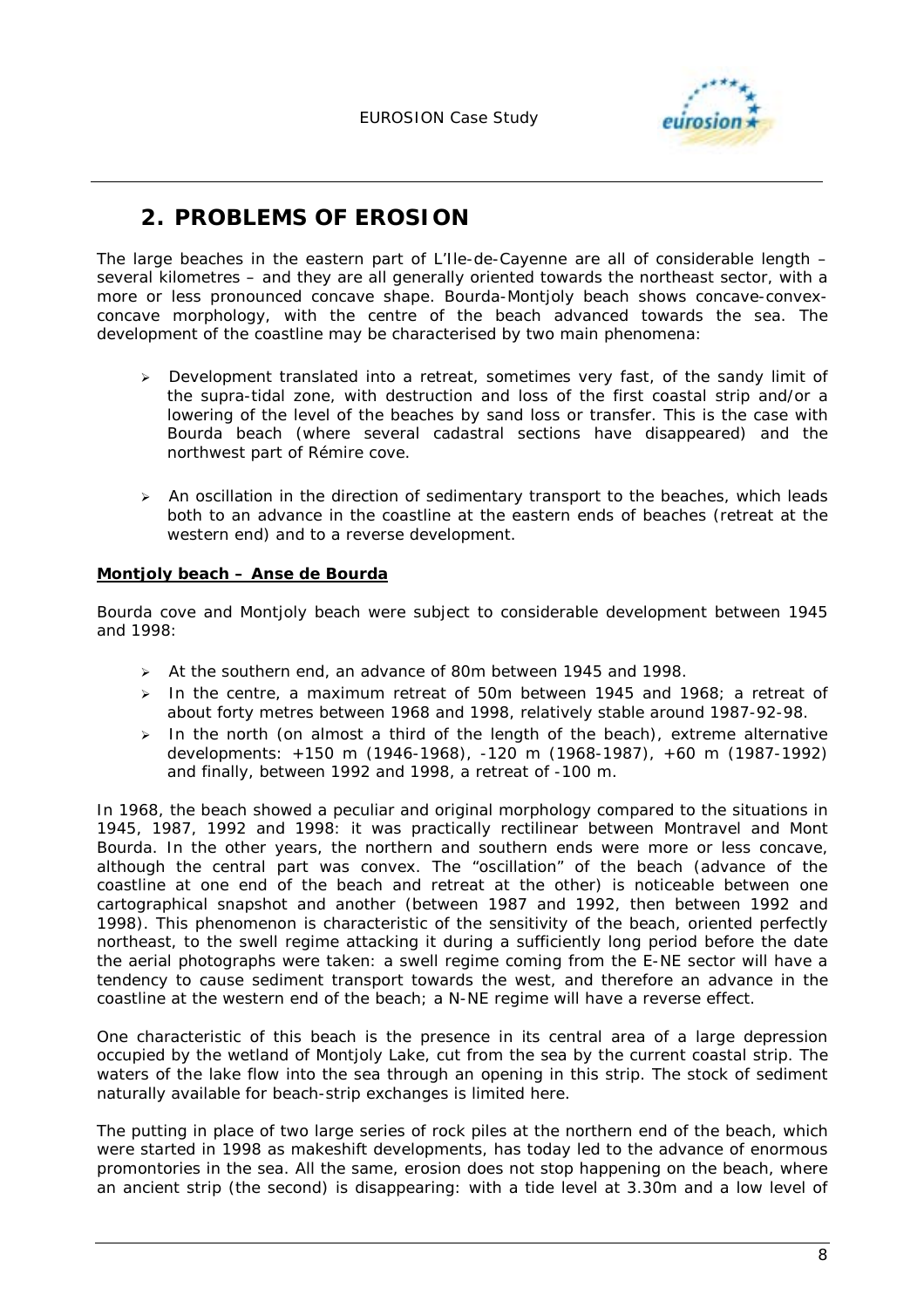### EUROSION Case Study





agitation, the waves hit the 2-3m high mini-cliff, made up of movable silt-clay material and in places lying on clay. This is retreating with serious collapses.

*Fig. 2: Shoreline development at Anse de Bourda.* 



*Fig. 3: Erosion of the beach in the north part of Anse de Bourda (June 2001).*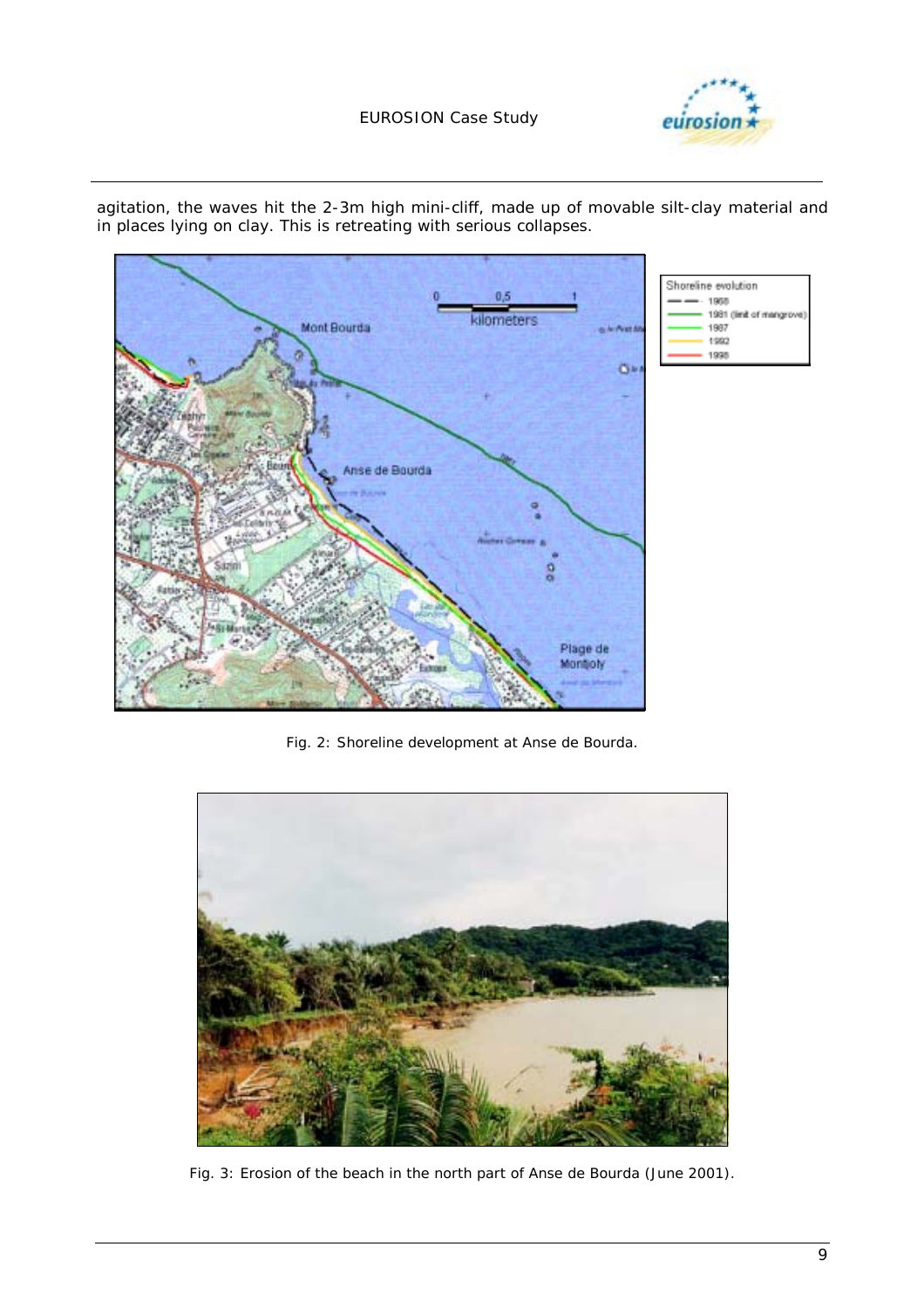

Today, it is noticeable that erosion is continuing in "protected" areas. Structures have introduced such a discontinuity in the beach that it is impossible to predict the development of the sector in the short term. It is not known whether the structures themselves can be maintained without repeated contributions of piles of rock. It can be concluded that the artificialisation of the coastline has the effect of concentrating and accentuating erosion in unprotected sectors – the western end of Bourda Cove – where the retreat has been between 30 and 50m since July (date the aerial views were taken).

### **Gosselin Beach – Anse de Rémire**

The cove has shown considerable development between 1945 and 1998:

- > In the east, a retreat of 80m between 1987 and 1998.
- > In the centre, stable around 1987-92-98, but a retreat of 60m between 1945 (or '68, with a very similar situation) and 1987.
- In the west, the beach has been stable overall around 1968-98-92-98 after a considerable advance of about forty metres after 1945.





*Fig. 4: Shoreline development at Anse de Rémire.*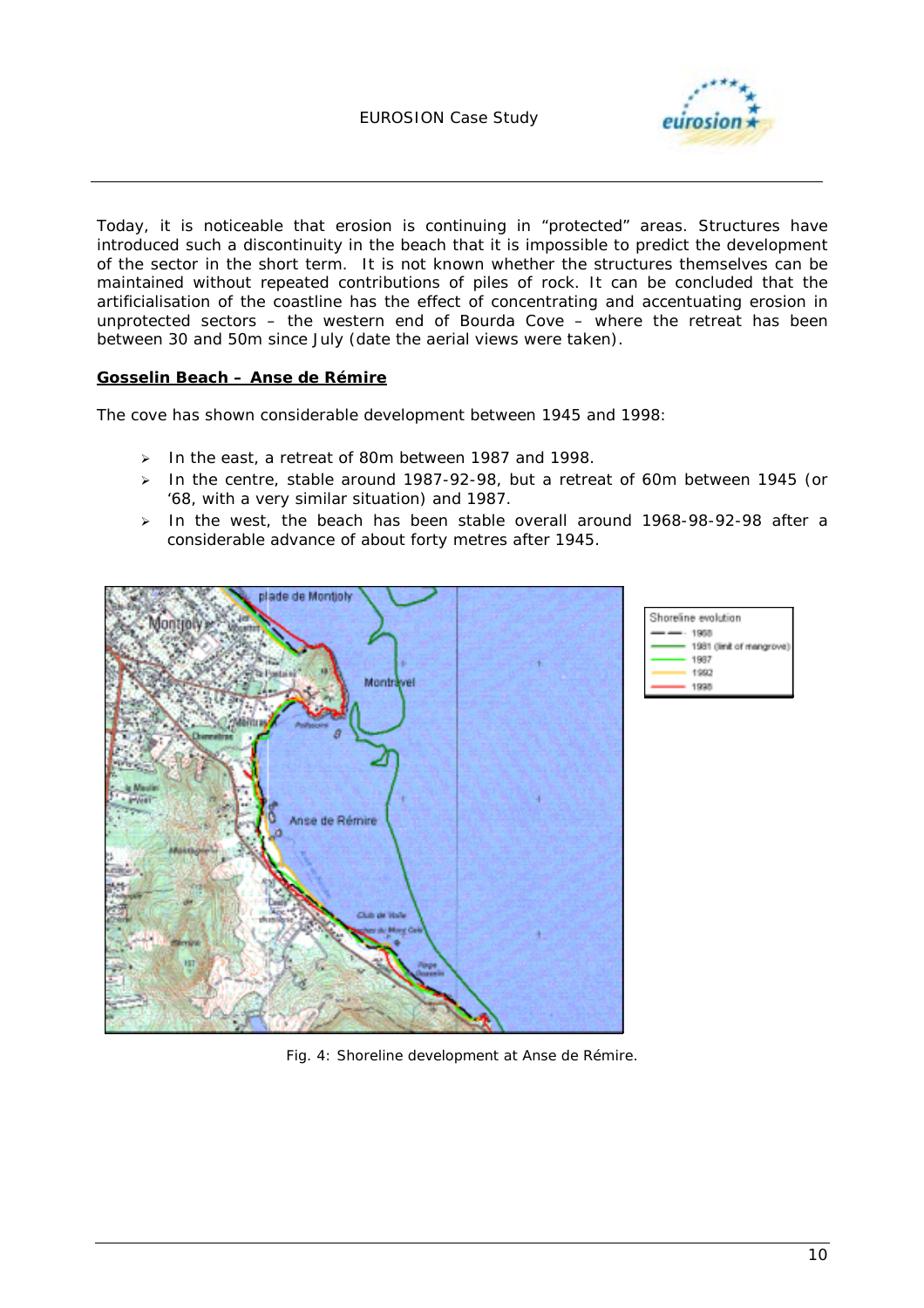





*Fig. 5: Erosion of the north part of Anse de Rémire.*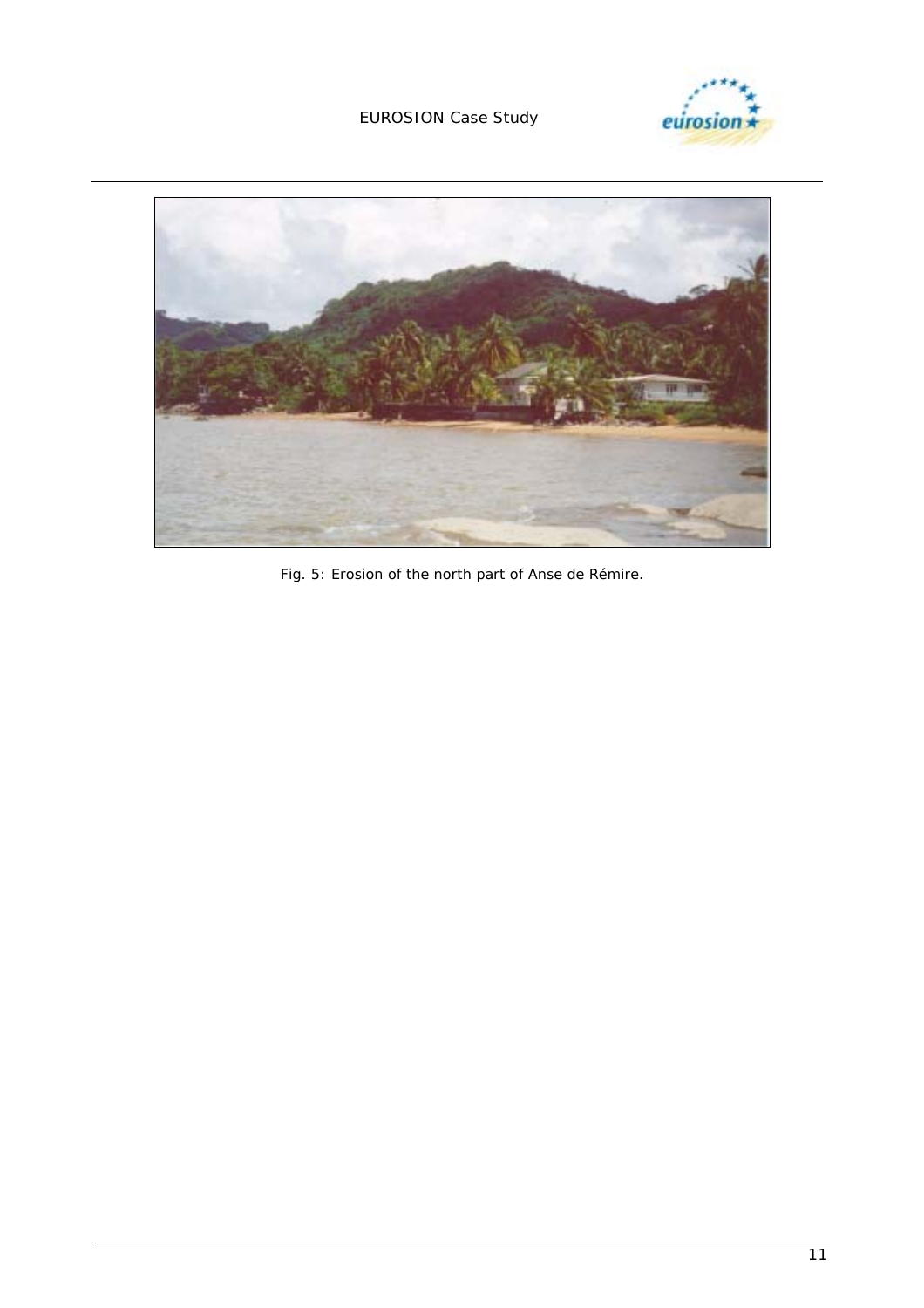

# **3. SOLUTIONS / MEASURES**

### **3.1 Policy options**

Considering the general dynamic affecting the coast (movement of silt banks), the causes which seem to have led to the considerable developments noticed in the medium-term past, and the importance of the Guianese coastal strip, the option sustained is to recover - with replenishments of sand - lengths of beach equivalent to those of the past and to protect the sectors currently under threat. The set of measures is meant to lead to creating a coastal space available to everyone and accessible to all, and to end economic disasters (organisation of local services for beach users).

## **3.2 Coastal defence measures (near future)**

With regard to the tendencies observed, protection measures have been put forward depending on various techniques.

In the north of Bourda cove: re-establishment of the 1998 coastline with the integration of the existing defence works (frontal breakwaters) into dune-type arrangement above the beach by replenishing sand, or destruction of the current defences (and the houses situated on them) then replenishment.

In the centre of Bourda cove: maintaining the dune cordon by re-establishing the beach with replenishments, with a gain in the coastline towards the sea. This is a necessary condition for preserving the dune cordon.

In the north of Rémire cove: reinforcement of the current defence works (strong protection); re-establishment of a beach by replenishment with an advance of the coastline towards the sea that will ensure the survival of the works behind.

Coast south of Rémire cove: reinforcement of current defence works (rock fill above the beach) and to their right the re-establishment of a beach by replenishment for an advance in the coastline towards the sea (indirect protection of the works); replenishment to be carried out on Apcat and Gosselin beaches in the case of very severe erosion.

## **3.3 Financial aspects**

Measures are not yet applied.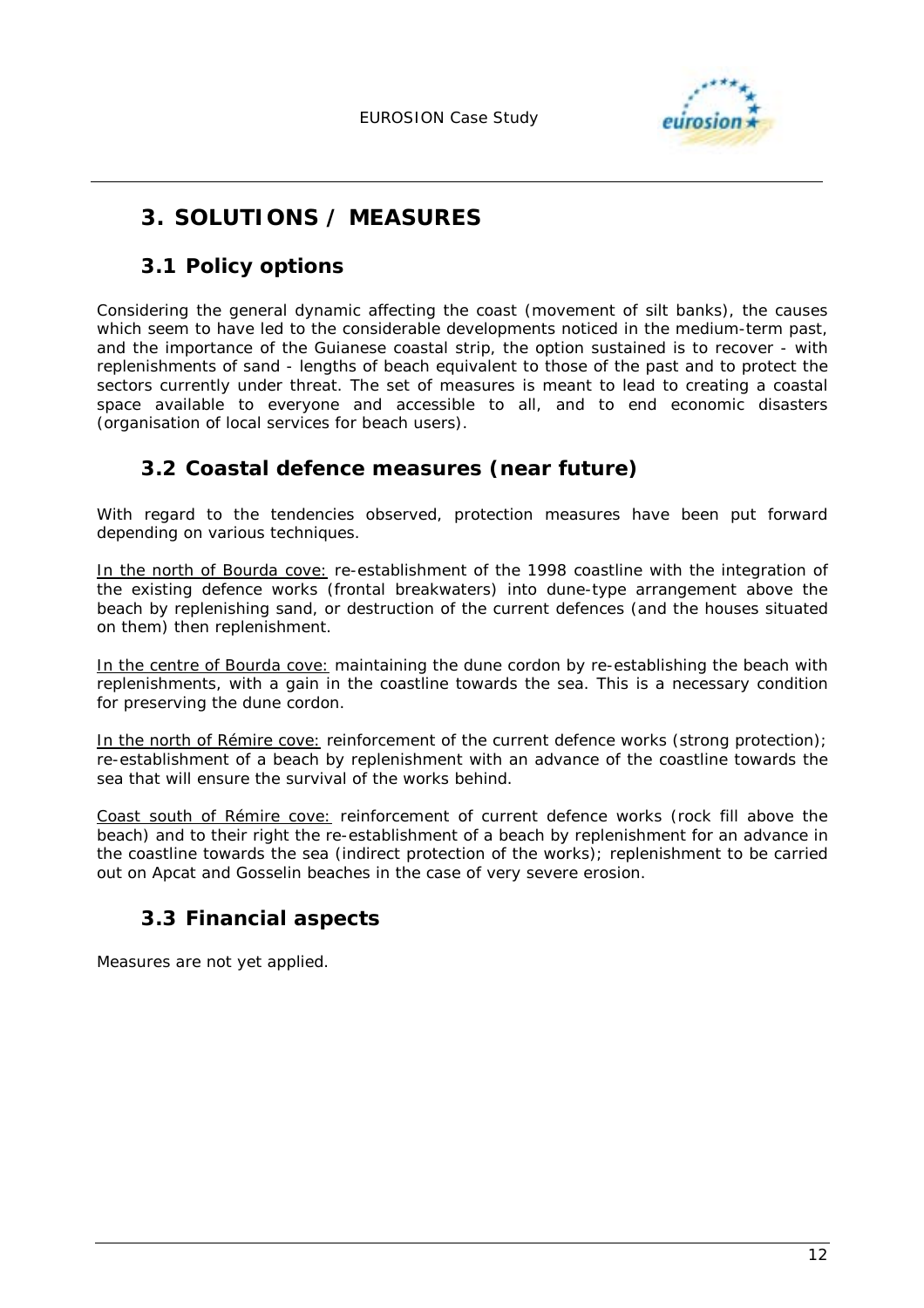

# **4. EFFECTS AND LESSONS LEARNT**

The protection measures have not been put into practice. It is a scheme that has the advantage of treating the whole of the Rémire-Montjoly coast taking account the effects on the environment and the local economy.